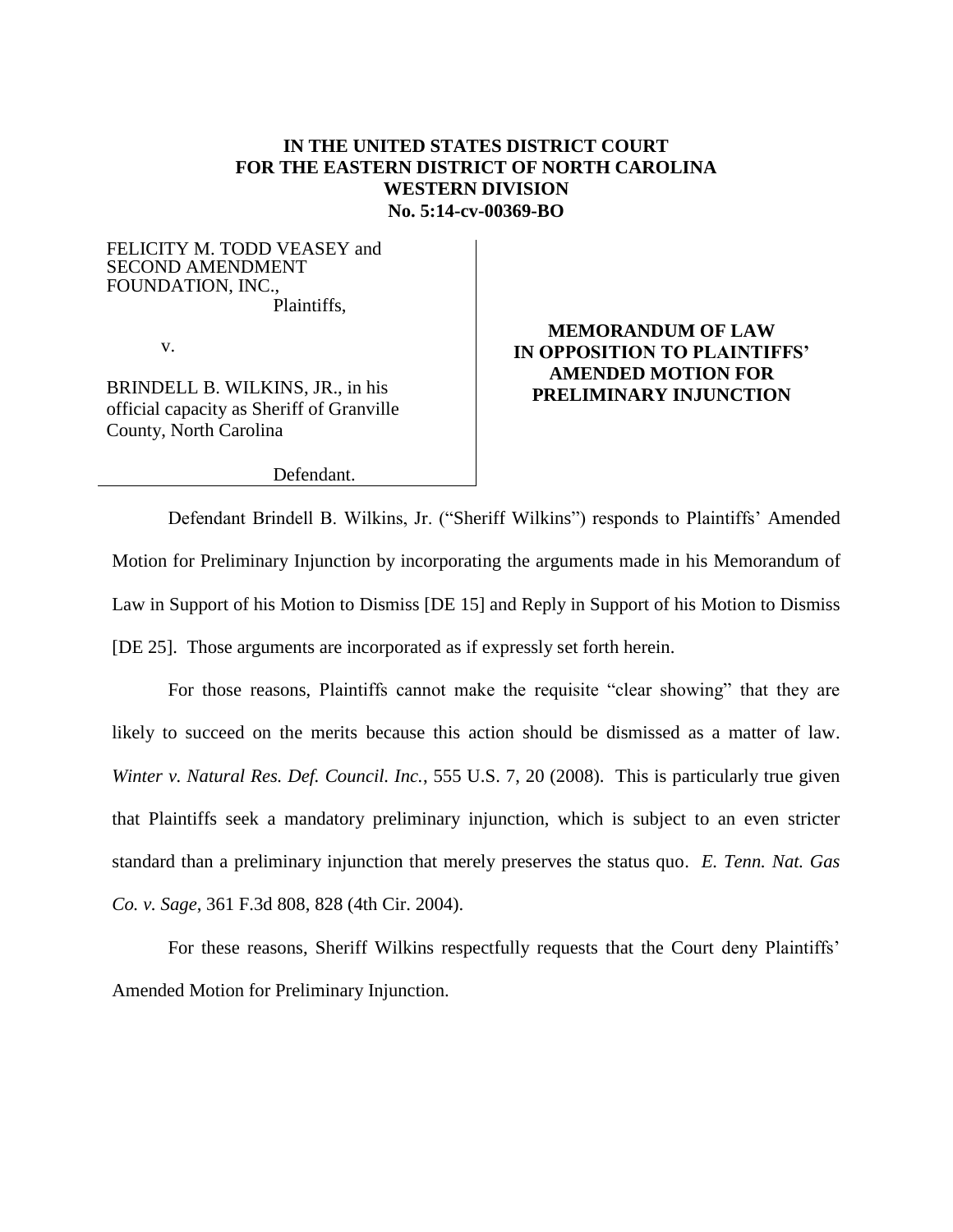Respectfully submitted the 14th day of November, 2014.

### **HOPPER HICKS & WRENN, PLLC**

### **POYNER SPRUILL LLP**

By: s/ James C. Wrenn, Jr. James C. Wrenn, Jr. Granville County Attorney N.C. State Bar No. 29528 jcw@hopperhickswrenn.com 111 Gilliam Street Oxford, NC 27565 Telephone: 919.693.8161 Facsimile: 919.693.9938

#### **COUNSEL FOR DEFENDANT**

By: s/ Andrew H. Erteschik Andrew H. Erteschik N.C. State Bar No. 35269 aerteschik@poyners.com P.O. Box 1801 Raleigh, NC 27602-1801 Telephone: 919.783.2895 Facsimile: 919.783.1075

## **COUNSEL FOR DEFENDANT**